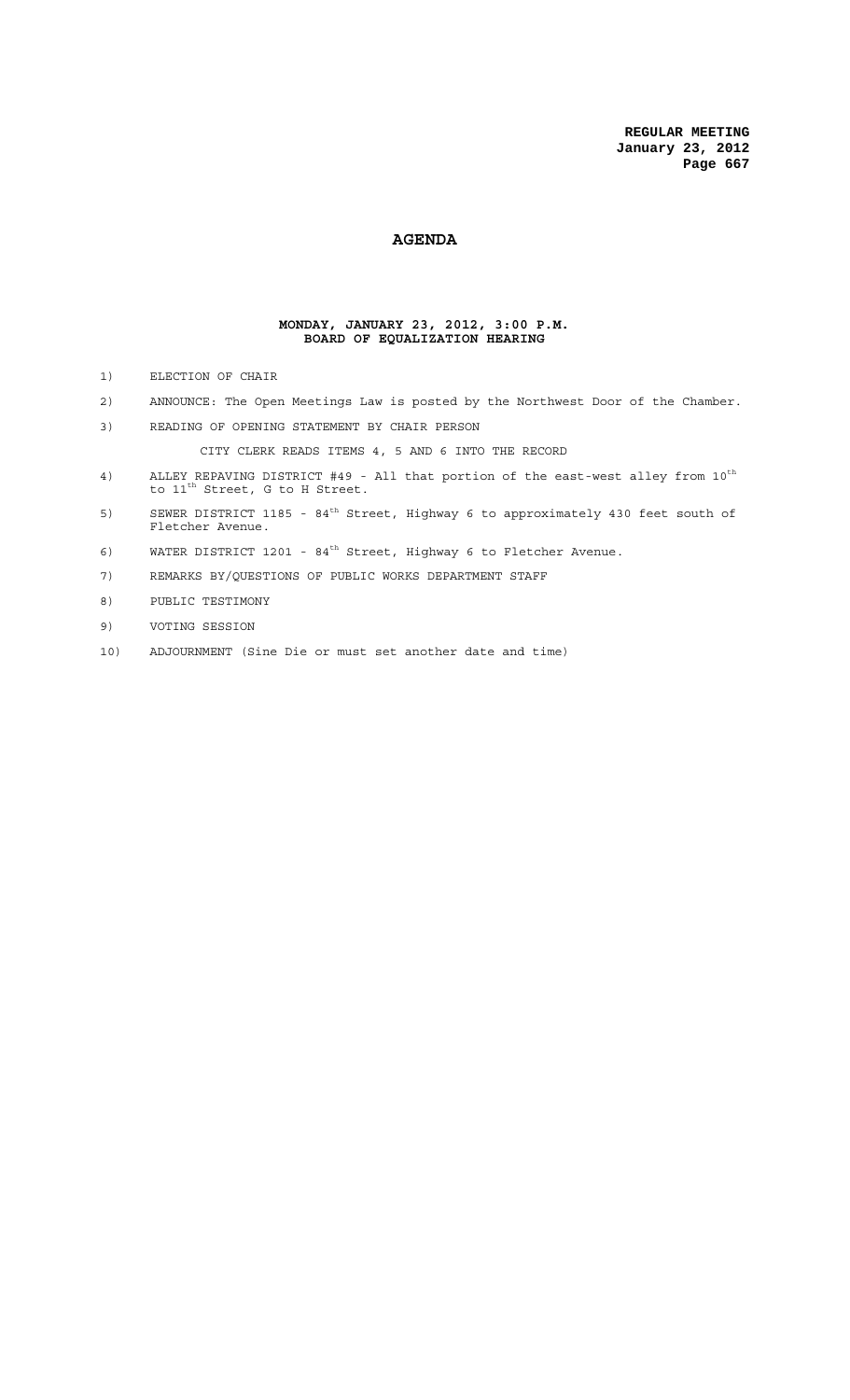## **THE MINUTES OF THE BOARD OF EQUALIZATION HELD MONDAY, JANUARY 23, 2012 AT 3:00 P.M.**

The Board of Equalization met at 3:00 p.m. in the City Council Chambers of the County-City Building in Lincoln, Nebraska as required by law.

Members Present: Jon Camp, Eugene Carroll, Jonathan Cook, Doug Emery, Carl Eskridge, Adam Hornung, DiAnna Schimek.

CARROLL Our first order of business is to select a chair.

COOK I nominate Eugene Carroll.

Seconded by Hornung & carried by the following vote: AYES: Camp, Carroll, Cook, Emery, Eskridge, Hornung, Schimek; NAYS: None.

CARROLL Took the Chair and proceeded with the reading of the procedures to be followed for public hearing on matters presented to the Board, with a brief explanation of the procedures.

#### **PUBLIC HEARING**

- ALLEY REPAVING DISTRICT #49 ALL THAT PORTION OF THE EAST-WEST ALLEY FROM  $10$ TH TO  $11^{\text{th}}$ STREET, G TO H STREET - Holly Lionberger, Public Works & Utilities Department, came forward to answer questions about the district. She said this alley repaving district was created in September 2009 and constructed in 2010 original estimated cost was \$80,000; actual cost came out to be just over \$54,000. The proposed assessment rate per front foot will be \$90.
- SEWER DISTRICT 1185 84TH STREET, HIGHWAY 6 TO APPROXIMATELY 430 FEET SOUTH OF FLETCHER AVENUE - Ms. Lionberger said this sewer district was created in September 2009 at the request of Public Works staff. Original estimated cost for this project was around \$240,000; actual cost came out to be just over \$132,000. The proposed assessment rate per front foot will be \$41. In response to Council Member's expression of approval for the savings, Ms. Lionberger said in the beginning, oil & gas costs were high so department estimates were conservative. She said the bid came out at a time when companies were looking for work.
- WATER DISTRICT 1201 84TH STREET, HIGHWAY 6 TO FLETCHER AVENUE Ms. Lionberger, said this water district was created back in September 2009 by Public Works staff. An original project cost was estimated to be around \$267,000. The total project cost came in just short of \$154,000. The proposed per front foot rate  $\overline{$ will be \$42.

#### **VOTING SESSION**

DOWNTOWN BUSINESS IMPROVEMENT DISTRICT GENERALLY BOUNDED BY H, 6TH, R, AND  $17^{\text{th}}$ STREETS;

CORE BUSINESS IMPROVEMENT DISTRICT OVERLAY GENERALLY BOUNDED BY CENTENNIAL MALL, M, 9TH AND Q STREETS;

DOWNTOWN MAINTENANCE DISTRICT GENERALLY EXTENDING FROM 7TH STREET ON THE WEST TO  $17^{\text{th}}$ STREET ON THE EAST AND FROM R STREET ON THE NORTH, TO M STREET ON THE SOUTH AND SHALL IN ADDITION THERETO INCLUDE THE PROPERTIES ABUTTING ON THE WEST SIDE OF 7TH STREET FROM Q STREET TO M STREET; THE PROPERTIES ABUTTING ON THE NORTH SIDE OF R STREET FROM 7TH STREET TO 10TH STREET AND THE PROPERTIES ABUTTING THE SOUTH SIDE OF M STREET FROM 8TH STREET TO 17TH STREET. IN ADDITION, THE DISTRICT SHALL INCLUDE PROPERTIES ABUTTING BOTH SIDES OF 13TH STREET FROM M STREET TO LINCOLN MALL AND ALL OF CORNHUSKER SOUARE.

CAMP Moved approval of all three districts.

Seconded by Hornung & carried by the following vote: AYES: Camp, Carroll, Cook, Emery, Eskridge, Hornung, Schimek; NAYS: None.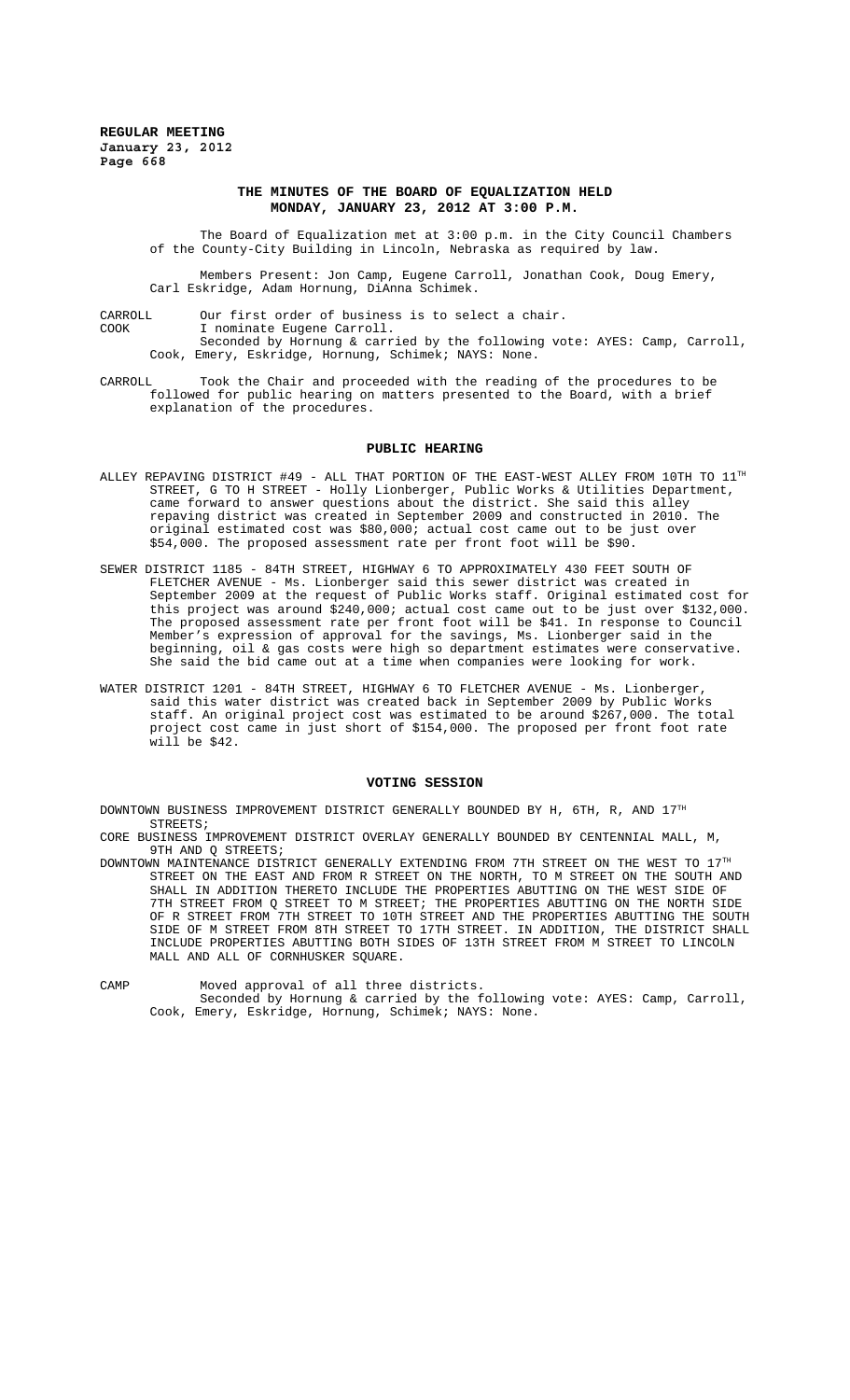## **ADJOURNMENT**

**3:08 P.M.**

CAMP Moved to adjourn Sine Die the Board of Equalization meeting. Seconded by Schimek & carried by the following vote: AYES: Camp, Carroll, Cook, Emery, Eskridge, Hornung, Schimek; NAYS: None.

> \_\_\_\_\_\_\_\_\_\_\_\_\_\_\_\_\_\_\_\_\_\_\_\_\_\_\_\_\_\_\_\_\_\_\_\_\_\_\_\_\_\_ Joan E. Ross, City Clerk

> \_\_\_\_\_\_\_\_\_\_\_\_\_\_\_\_\_\_\_\_\_\_\_\_\_\_\_\_\_\_\_\_\_\_\_\_\_\_\_\_\_\_ Sandy L. Dubas, Senior Office Assistant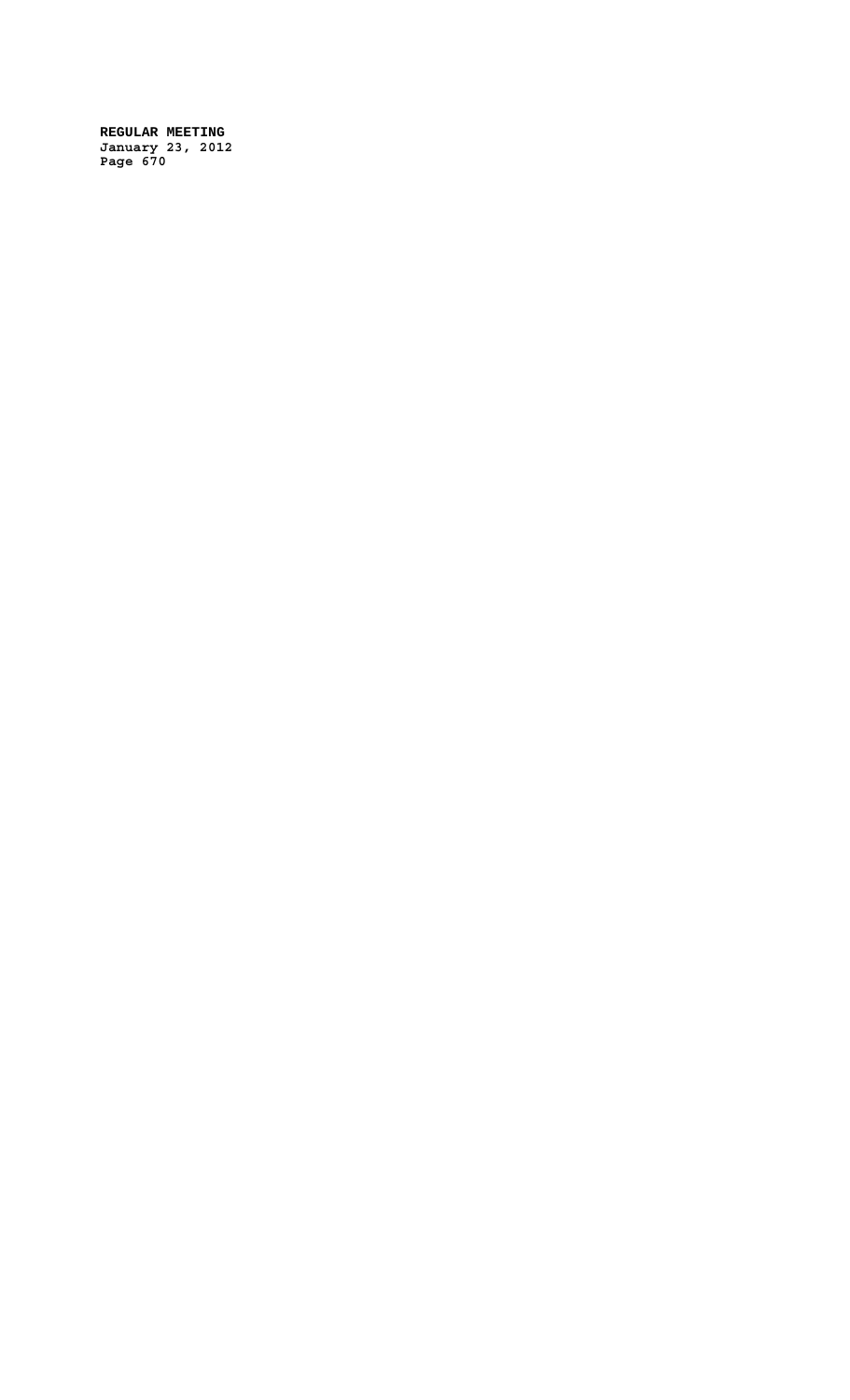#### **THE MINUTES OF THE CITY COUNCIL MEETING HELD MONDAY, JANUARY 23, 2012 AT 3:00 P.M.**

The Meeting was called to order at 3:00 p.m. Present: Council Chair Carroll; Council Members: Camp, Cook, Emery, Eskridge, Hornung, Schimek; City Clerk, Joan E. Ross.

Council Chair Carroll announced that a copy of the Open Meetings Law is posted at the back of the Chamber by the northwest door. He asked all present to stand and recite the Pledge of Allegiance and observe a moment of silent meditation.

#### **READING OF THE MINUTES**

SCHIMEK Having been appointed to read the minutes of the City Council proceedings of January 9, 2012 reported having done so, found same correct. Seconded by Camp & carried by the following vote: AYES: Camp, Carroll, Cook, Emery, Eskridge, Hornung, Schimek; NAYS: None.

#### **PUBLIC HEARING**

REPORT OF SETTLEMENT AGREEMENT UNDER NEB. REV. STAT. §84-173. (NON TORT CLAIMS) Chris Heinrich, 6739 Blue Ridge Lane, came forward to comment on the proposed settlement agreement relating to the Wilderness Park Bridge reconstruction. As a cyclist and user of the park, he expressed concern that the north bridge will be reconstructed but not the south. He said if the south bridge is not repaired, it will effectively split the three to four mile trail and make users from either end turn back after a mile & a half of travel. He described Wilderness Park as a gem of the city which allows him and other cyclists to ride safely out of the way of vehicular traffic. He urged Council to strongly consider repairing both bridges so the entire area can be used.

Rod Confer, City Attorney, came forward to clarify that this settlement agreement is not a tort claim requiring Council approval but rather a report in accordance with Nebraska Statute. Mr. Confer said under the completed settlement agreement, only the north bridge is being repaired.

Jocelyn Golden, Assistant City Attorney, came forward to state that there were discussions on rerouting trails but said there will never be another bridge at the location of the collapsed south bridge.

This matter was taken under advisement.

AMENDING CHAPTER 10.16 OF THE LINCOLN MUNICIPAL CODE (DRIVING WHILE INTOXICATED, UNLICENSED OR UNINSURED) BY AMENDING SECTION 10.16.030 RELATING TO THE PENALTY FOR DRIVING UNDER THE INFLUENCE OF ALCOHOLIC LIQUOR TO COMPLY WITH STATE STATUTE; BY AMENDING SECTION 10.16.040 RELATING TO THE PENALTY FOR REFUSING TO SUBMIT TO A CHEMICAL TEST OF BLOOD, BREATH OR URINE TEST TO DETERMINE THE CONCENTRATION OF ALCOHOL OR THE PRESENCE OF DRUGS IN SUCH BLOOD, BREATH OR URINE TO COMPLY WITH STATE STATUTE; AND AMENDING SECTION 10.16.045 RELATING TO RESTRICTIONS IMPOSED FOR A SECOND VIOLATION OF SECTION 10.16.030 OR 10.16.040 TO COMPLY WITH STATE STATUTE, AND DECLARING AN EMERGENCY - Rod Confer, City Attorney, came forward to explain that the amendment will bring the city ordinance on driving while intoxicated and refusal to consent to a test into congruence with the state statute. Because there were increased penalties, city ordinances were out of compliance with the state law that became effective January 1, 2012. Mr. Confer said due to the Prosecution Division's miscalculation of the holidays in December/January, he is requesting adherence to the emergency clause upon passage.

This matter was taken under advisement.

APPROVING AN AMENDMENT TO CONTRACT FOR ANNUAL REQUIREMENTS FOR FLUORESCENT BULB RECYCLING SERVICES, BID NO. 2807, TO RENEW CONTRACT C-09-0642 WITH A-TEC RECYCLING, ADOPTED BY RESOLUTION NO. A-85684 ON JANUARY 14, 2010, FOR ONE ADDITIONAL TWO YEAR TERM FROM JANUARY 14, 2012 THROUGH JANUARY 13, 2014; APPROVING AN AMENDMENT TO AGREEMENT FOR BUSINESS CARD AND LETTERHEAD PRINTING, BID NO. 09-219, TO RENEW AGREEMENT NO. 09-0636 WITH CORNERSTONE PRINTING AND IMAGING, ADOPTED BY RESOLUTION NO. A-85683 ON JANUARY 11, 2010, FOR ONE ADDITIONAL TWO YEAR TERM FROM JANUARY 14, 2012 THROUGH JANUARY 13, 2014 - Vince Mejer, Purchasing Agent, came forward to answer questions. This matter was taken under advisement.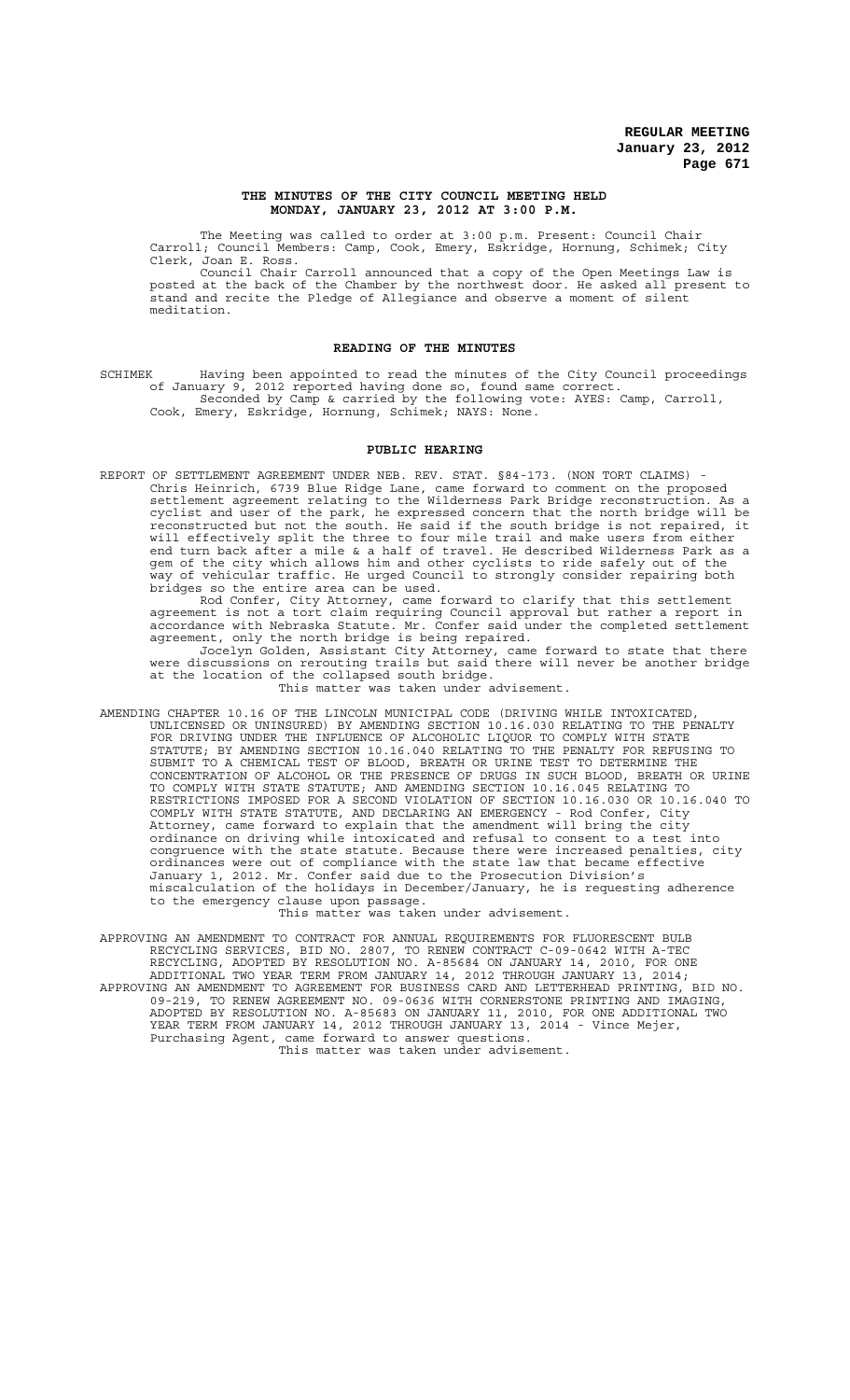- APPROVING A CONTRACT AGREEMENT BETWEEN THE CITY OF LINCOLN, LANCASTER COUNTY AND EN POINTE TECHNOLOGIES SALES, INC. FOR COMMERCIAL OFF THE SHELF (COTS) SOFTWARE AND RELATED SERVICES (STATE OF NEBRASKA CONTRACT 13093 OC WSCA MASTER PRICE AGREEMENT ADSP011-00000358-1) FOR A TERM FROM NOVEMBER 21, 2011 THROUGH JUNE 2, 2013 - Vince Mejer, Purchasing Agent, came forward to answer questions. This matter was taken under advisement.
- SPECIAL PERMIT NO. 11031 APPLICATION OF FIRST STREET BIBLE CHURCH FOR A PARKING LOT ADJACENT TO THE CHURCH IN A RESIDENTIAL DISTRICT, WITH A REQUEST TO WAIVE THE REQUIRED FRONT YARD SETBACK ALONG 1ST STREET AND G STREET ON PROPERTY GENERALLY LOCATED AT SOUTH 1ST STREET AND G STREET - Pastor Robb Rexilius, 5630 Ezekiel Place, came forward to explain his church's situation. Formerly known as First German Congregational Church built in 1920, Pastor Rexilius said in its early existence, most attendees walked to church services but that is not the case today. With increased attendance and the relocation of FoodNet, six off-street parking spots were not sufficient. He said the church purchased property to the north with a hope to have 25 parking stalls. Dave Johnson, Studio 951, 800 P St., came forward to answer questions. He said he has been assisting the church with renovations, laying out the parking and working with Civil Design Group. In response to Council questions, Mr. Johnson said construction will not solve the parking problem in the neighborhood on a given Sunday but it will take about half the cars currently parking on the street and placing them into the proposed lot. This matter was taken under advisement.
- COMP. PLAN AMENDMENT NO. 11004 APPLICATION OF THE PLANNING DIRECTOR TO AMEND THE 2040 COMPREHENSIVE PLAN TO DESIGNATE LAND GENERALLY LOCATED WEST OF NORTH 56TH STREET BETWEEN ALVO ROAD AND ARBOR ROAD AS TIER I, PRIORITY A, AND TO REVISE THE TEXT ON THE 2040 PRIORITY GROWTH AREAS MAP TO REPLACE THE NOTATION "DOWNTOWN/ANTELOPE VALLEY" WITH "GREATER DOWNTOWN" - Marvin Krout, Director of Planning, came forward to clarify a technical correction in the map designating the commercial tract as immediately available for development without any further review. He said a change in terminology to "Greater Downtown" will allow collection of data, trend tracking & progress/redevelopment in the area. This matter was taken under advisement.
- COMP. PLAN AMENDMENT NO. 11005 APPLICATION OF THE PLANNING DIRECTOR TO AMEND THE 2040 COMPREHENSIVE PLAN BY REVISING THE CREDITS PAGE; CHAPTER 1, VISION & PLAN, LPLAN 2040 ELEMENTS; CHAPTER 12, PLAN REALIZATION, PUBLIC SECTOR CONTRIBUTIONS; AND CHAPTER 12, PLAN REALIZATION, PLAN UPDATE PROCESS, TO CLEARLY DIFFERENTIATE THE COMPREHENSIVE PLAN DOCUMENT FROM THE LONG RANGE TRANSPORTATION PLAN DOCUMENT SO THAT THE INTENT OF EACH DOCUMENT IS MORE CLEARLY UNDERSTOOD - Marvin Krout, Director of Planning, came forward to clarify that the amendment will simplify financial detail to the Comprehensive Plan.

This matter was taken under advisement.

COMP. PLAN AMENDMENT NO. 11006 - APPLICATION OF THE PLANNING DIRECTOR TO AMEND THE 2040 COMPREHENSIVE PLAN TO ADD INTRODUCTORY LANGUAGE CLARIFYING THE PLAN'S PURPOSE AS A POLICY GUIDE - Marvin Krout, Director of Planning, came forward to clarify the amendment. He said the Planning Commission made some modifications in the language relating to case by case situations. He stated that Council Member Camp's proposed substitute may be an improvement in his previous version but is still negative in its presentation and focused more on how to amend/change a plan instead of the value of a plan. He expressed concern because Planning Commission recognizes that hundreds of people were involved in the process of a joint City/County document.

Rod Confer, City Attorney, came forward to read Neb. Rev. Stat. § 15-1103.

Council Member Hornung expressed appreciation for those who put their time and effort in this Comprehensive Plan amendment.

Charlotte Ralston, 12105 W. O St., came forward to report that after reading Bill No. 12R-10S, she compared and found nothing negative in its content. She requested Council not to pass Bill No. 12R-10 due to questionable language.

 $\tilde{B}$ ryan Van Deun, 8940 S. 28 $^{\text{th}}$  St., came forward to state he has educated himself on the LPlan 2040. He said he found the original proposed amendment very confusing and needs to be made understandable for the average citizen. He stated he is a believer in "less is more."

Joanne Elliott, 7632 Phares Dr., came forward in support of the substitute amendment Bill No. 12R-10S because it clarifies the plan. This matter was taken under advisement.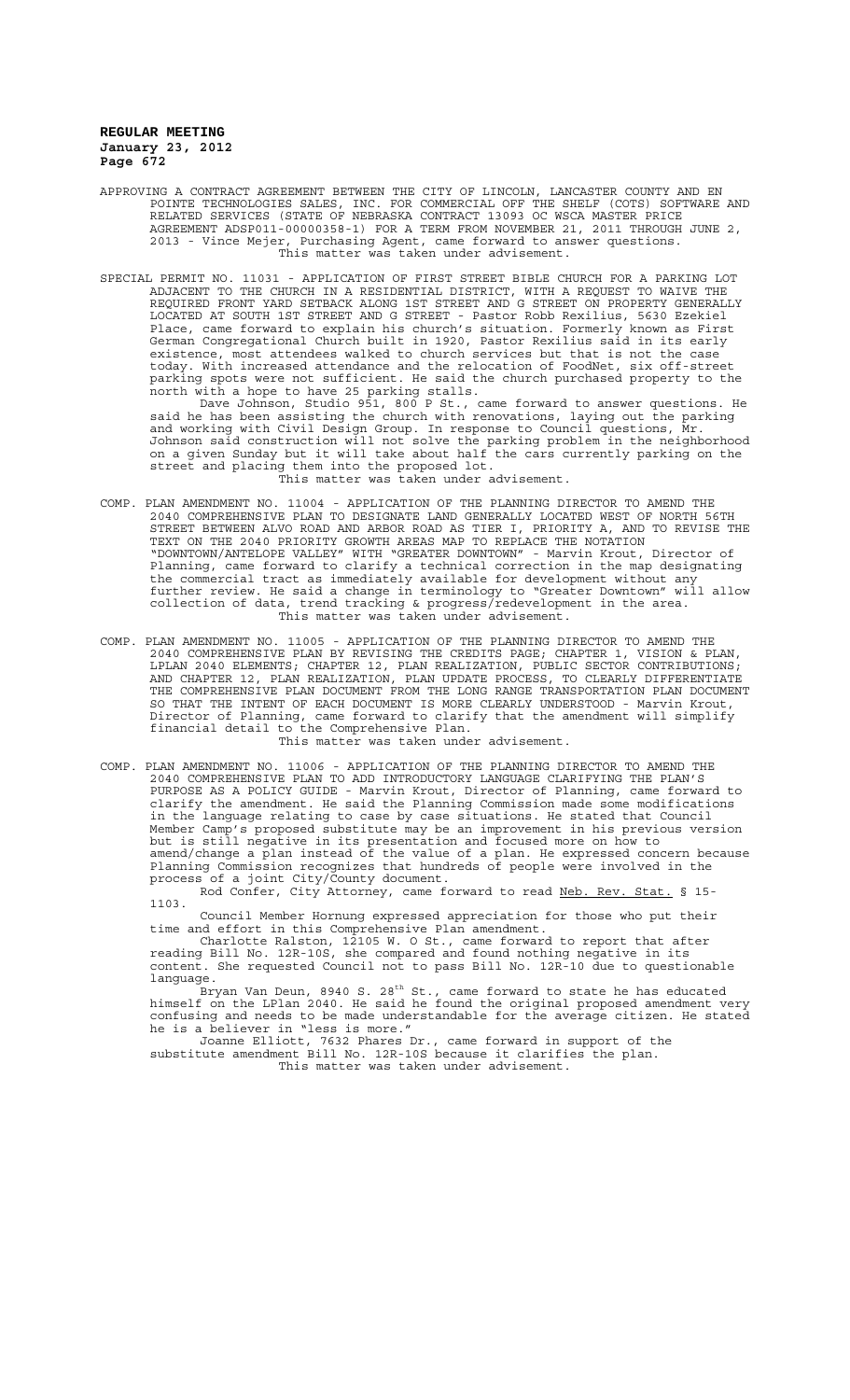APPROVING THE AMENDMENT TO THE BLOCK 85 REDEVELOPMENT AGREEMENT BETWEEN BLOCK 85 LLC, BOOTH FISHERIES LLC AND THE CITY OF LINCOLN RELATING TO THE REDEVELOPMENT OF PROPERTY GENERALLY LOCATED ON BLOCK 85 FROM 8TH TO 9TH STREETS AND M STREET TO ROSA PARKS WAY - David Landis, Urban Development Director, came forward to explain changes to the original agreement involving the departure of one tenant and the addition of another to the team of developers. He said the amount of TIF to be spent on the project would drop from \$932,000 to \$535,000. In response to Council questions, Mr. Landis said \$535,000 is sufficient to cover all public utility improvements that were made but funds are not sufficient to remove<br>railroad tracks on 8<sup>th</sup> Street.

Council Chair Carroll said RTSD will be paying for the removal of the railroad tracks in the amount of about \$300,000.

Rod Confer, City Attorney, came forward to state that Council needs to amend the resolution to include a third party, known as Airspace LLC, to the agreement. This matter was taken under advisement.

# **COUNCIL ACTION**

#### **REPORTS OF CITY OFFICERS**

REAPPOINTING WENDY FRANCIS AND BENNIE SHOBE TO THE HUMAN RIGHTS COMMISSION FOR TERMS EXPIRING DECEMBER 31, 2014 - CLERK read the following resolution, introduced by Carl Eskridge, who moved its adoption:

A-86675 BE IT RESOLVED by the City Council of the City of Lincoln, Nebraska: That the reappointment of Wendy Francis and Bennie Shobe to the Human Rights Commission for a term expiring December 31, 2014 is hereby approved. Introduced by Carl Eskridge

Seconded by Emery & carried by the following vote: AYES: Camp, Carroll, Cook, Emery, Eskridge, Hornung, Schimek; NAYS: None.

APPOINTING ZAINAB AL-BAAJ TO THE STARTRAN ADVISORY BOARD FOR A TERM EXPIRING OCTOBER 20, 2014 - CLERK read the following resolution, introduced by Carl Eskridge, who moved its adoption:<br>A-86676 BE IT RESOLV

A-86676 BE IT RESOLVED by the City Council of the City of Lincoln, Nebraska: That the appointment of Zainab Al-Baaj to the Star Tran Advisory Board for a term expiring October 20, 2014 is hereby approved.

Introduced by Carl Eskridge Seconded by Emery & carried by the following vote: AYES: Camp, Carroll, Cook, Emery, Eskridge, Hornung, Schimek; NAYS: None.

APPOINTING DR. M. COLLEEN JONES TO THE CABLE ADVISORY BOARD FOR A TERM EXPIRING ON JULY 1, 2013 - CLERK read the following resolution, introduced by Carl Eskridge,

who moved its adoption:<br>A-86677 BE IT RESOLVED by A-86677 BE IT RESOLVED by the City Council of the City of Lincoln, Nebraska: That the appointment of Dr. M. Colleen Jones to the Cable Advisory Board for a term expiring July 1, 2013 is hereby approved.

Introduced by Carl Eskridge Seconded by Emery & carried by the following vote: AYES: Camp, Carroll, Cook, Emery, Eskridge, Hornung, Schimek; NAYS: None.

CLERK'S LETTER AND MAYOR'S APPROVAL OF RESOLUTIONS AND ORDINANCES PASSED BY THE CITY COUNCIL ON DECEMBER 19, 2011 - CLERK presented said report which was placed on file in the Office of the City Clerk. **(27-1)**

LINCOLN WATER & WASTEWATER SYSTEM RECAPITULATION OF DAILY CASH RECEIPTS FOR NOVEMBER 2011 - CLERK presented said report which was placed on file in the Office of the City Clerk. **(8-71)**

LINCOLN WATER AND WASTEWATER SYSTEM FISCAL YEAR 2010- 2011 AUDIT - CLERK presented said report which was placed on file in the Office of the City Clerk. **(8-71A)**

REPORT OF SETTLEMENT AGREEMENT UNDER NEB. REV. STAT. §84-173 (NON TORT CLAIMS) - CLERK presented said report which was placed on file in the Office of the City Clerk.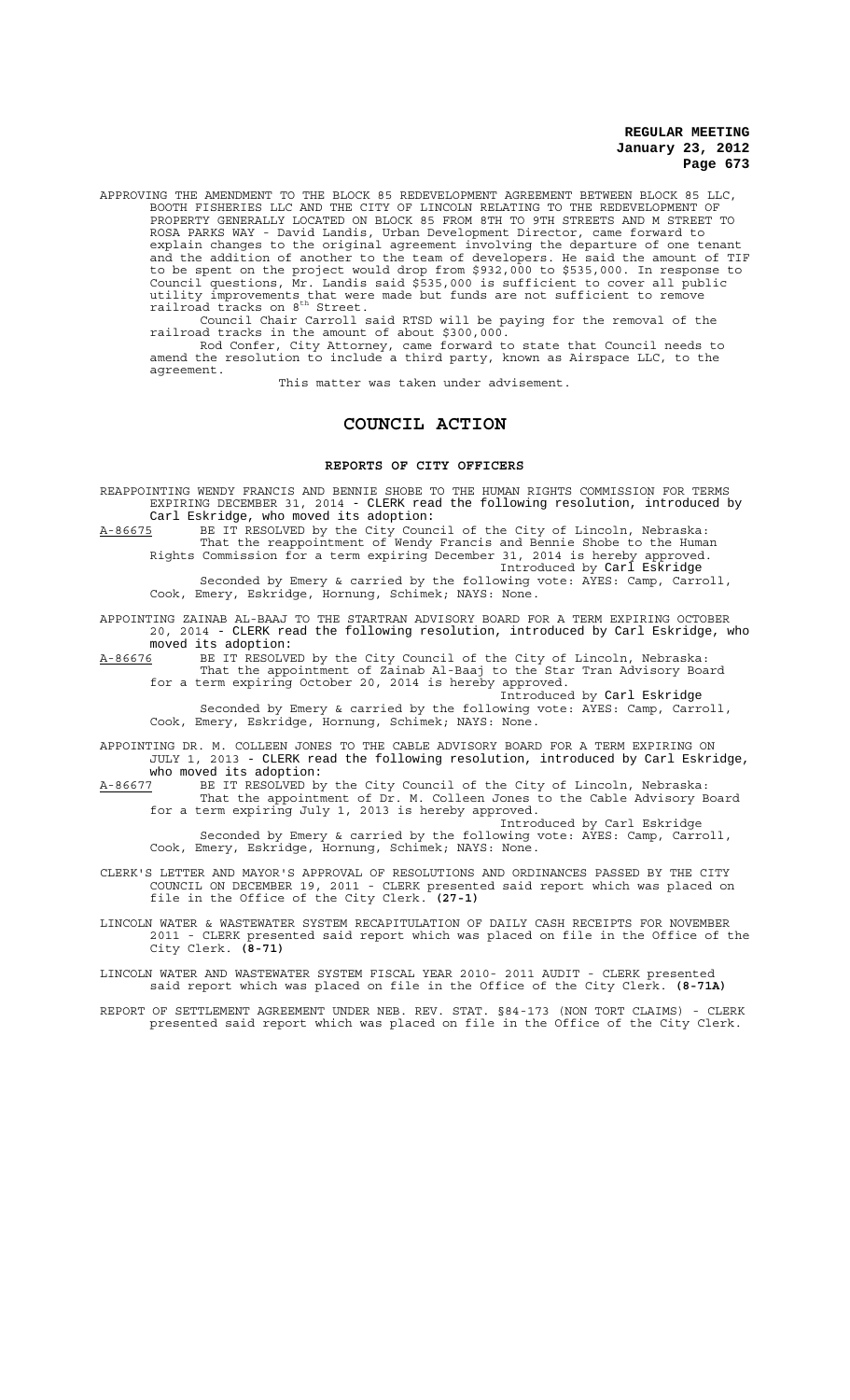#### **PETITIONS & COMMUNICATIONS**

SETTING THE HEARING DATE OF MONDAY, FEBRUARY 13, 2012 AT 3:00 P.M. FOR THE APPLICATION OF ASENA CORPORATION DBA SOUTH STREET LIQUOR FOR A CLASS D LIQUOR LICENSE LOCATED AT 1000 SOUTH STREET - CLERK read the following resolution, introduced by Jon Camp.<br>HORNIJNG Moved

HORNUNG Moved its adoption:<br>A-86678 BE IT RESOLVED by t A-86678 BE IT RESOLVED by the City Council, of the City of Lincoln, that a hearing date is hereby set for Monday, February 13, 2012, at 3:00 p.m. or as soon thereafter as possible in the City Council Chambers, County-City Building, 555 S. 10th St., Lincoln, NE for the application of Asena Corporation dba South Street Liquor for a Class D liquor license located at 1000 South Street. If the Police Dept. is unable to complete the investigation by said time, a new hearing date will be set.

Introduced by Jon Camp Seconded by Emery & carried by the following vote: AYES: Camp, Carroll, Cook, Emery, Eskridge, Hornung, Schimek; NAYS: None.

REFERRED TO PLANNING DEPARTMENT:

Change of Zone 05068B - Requested by Calruby, LLC for an amendment to The Woodlands at Yankee Hill Planned Unit Development from AG Agricultural District to R-3 Residential District PUD on approximately 22.62 acres, more or less, on property located at South Street and Yankee Hill Road.

Change of Zone 11044 - Requested by Planning Director from P Public Use District to R-7 Residential District on property located at North 17th Street and R Street.

Change of Zone 11045 - Requested by ESP, Inc from R-2 Residential District, I-1 Industrial District and R-5 Residential District to H-3 Highway Commercial District on property located at North 40th Street and Colfax Avenue. Change of Zone 11046 - Requested by Michael Gealy from I-1 Industrial District to AG Agricultural District on property located at North 134th Street and O Street.

Change of Zone 11047 - Requested by City Impact from I-1 Industrial District to R-4 Residential District on property located at North 33rd Street and Apple Street.

Special Permit 04023A - Requested by City Impact for an amendment to the Flat Iron Crossing Community Unit Plan to add 9 residential lots and a 45 stall parking lot; the existing lots 9-14 and 23-24 to reflect the dimensions of 2 new duplexes and a single family dwelling and allow for expansion to the existing Kamterter building; and reduction to setbacks on property located at North 33rd Street and Overland Trail.

Special Permit 11033 - Requested by City Impact for a "Neighborhood Support Services" building within the existing Flat Iron Crossing Community Unit Plan on property located at North Street and Overland Trail.

PLACED ON FILE IN THE CITY CLERK'S OFFICE:

Administrative Amendment 11071 to Special Permit No. 440, approved by Planning Director on January 11, 2012, requested by Milder Manor, to revise the site plan to show an additional canopy over the driveway entrance, on property located at South 20th Street and Sumner Street. Administrative Amendment 11073 to Pre-Existing Use Permit No. 3, approved by the

Planning Director on January 12, 2012, requested by WEA Gateway, LLC, to revise the parking table to Westfield Gateway Shopping Town, on property located at 63rd Street and O Street.

#### **MISCELLANEOUS - NONE**

#### **LIQUOR RESOLUTIONS - NONE**

## **ORDINANCE - 2ND READING & RELATED RESOLUTIONS (as required)**

AMENDING CHAPTER 10.16 OF THE LINCOLN MUNICIPAL CODE (DRIVING WHILE INTOXICATED, UNLICENSED OR UNINSURED) BY AMENDING SECTION 10.16.030 RELATING TO THE PENALTY FOR DRIVING UNDER THE INFLUENCE OF ALCOHOLIC LIQUOR TO COMPLY WITH STATE STATUTE; BY AMENDING SECTION 10.16.040 RELATING TO THE PENALTY FOR REFUSING TO SUBMIT TO A CHEMICAL TEST OF BLOOD, BREATH OR URINE TEST TO DETERMINE THE CONCENTRATION OF ALCOHOL OR THE PRESENCE OF DRUGS IN SUCH BLOOD, BREATH OR URINE TO COMPLY WITH STATE STATUTE; AND AMENDING SECTION 10.16.045 RELATING TO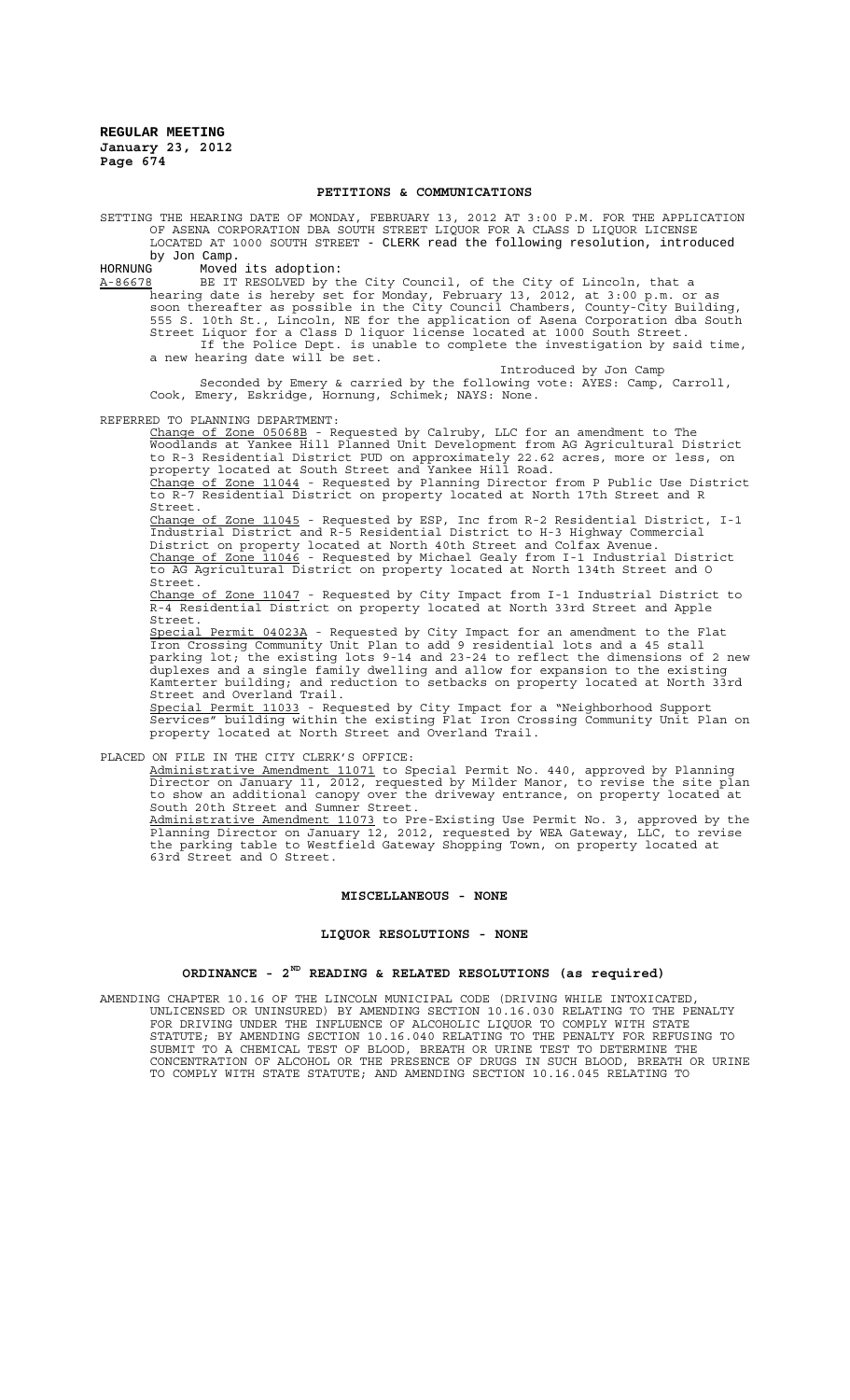RESTRICTIONS IMPOSED FOR A SECOND VIOLATION OF SECTION 10.16.030 OR 10.16.040 TO COMPLY WITH STATE STATUTE, AND DECLARING AN EMERGENCY - CLERK read an ordinance, introduced by Carl Eskridge, amending Chapter 10.16 of the Lincoln Municipal Code (Driving While Intoxicated, Unlicensed or Uninsured) by amending Section 10.16.030 relating to the penalty for driving under the influence of alcoholic liquor to comply with state statute; by amending Section 10.16.040 relating to the penalty for refusing to submit to a chemical test of blood, breath or urine test to determine the concentration of alcohol or the presence of drugs in such blood, breath or urine to comply with state statute; amending Section 10.16.045 relating to restrictions imposed for a second violation of Section 10.16.030 or 10.16.040 to comply with state statute; repealing Sections 10.16.030, 10.16.040, and 10.16.045 of the Lincoln Municipal Code as hitherto existing; and declaring an emergency, the second time.

#### **PUBLIC HEARING - RESOLUTIONS**

- APPROVING AN AMENDMENT TO CONTRACT FOR ANNUAL REQUIREMENTS FOR FLUORESCENT BULB RECYCLING SERVICES, BID NO. 2807, TO RENEW CONTRACT C-09-0642 WITH A-TEC RECYCLING, ADOPTED BY RESOLUTION NO. A-85684 ON JANUARY 14, 2010, FOR ONE ADDITIONAL TWO YEAR TERM FROM JANUARY 14, 2012 THROUGH JANUARY 13, 2014 - CLERK read the following resolution, introduced by Carl Eskridge, who moved its adoption:
- A-86679 BE IT RESOLVED by the City Council of the City of Lincoln, Nebraska: That the Amendment to Contract for Annual Requirements for Fluorescent Bulb Recycling Services, Bid No. 2807, between the City of Lincoln, Lancaster County, Lincoln-Lancaster County Public Building Commission and A-TEC Recycling, to renew the Contract for one additional two year term, upon the terms and conditions as set forth in said Contract, is hereby accepted and approved and the Mayor is hereby authorized to execute said Amendment to Contract on behalf of the City.

Introduced by Carl Eskridge Seconded by Emery & carried by the following vote: AYES: Camp, Carroll, Cook, Emery, Eskridge, Hornung, Schimek; NAYS: None.

APPROVING AN AMENDMENT TO AGREEMENT FOR BUSINESS CARD AND LETTERHEAD PRINTING, BID NO. 09-219, TO RENEW AGREEMENT NO. 09-0636 WITH CORNERSTONE PRINTING AND IMAGING, ADOPTED BY RESOLUTION NO. A-85683 ON JANUARY 11, 2010, FOR ONE ADDITIONAL TWO YEAR TERM FROM JANUARY 14, 2012 THROUGH JANUARY 13, 2014 - CLERK read the following resolution, introduced by Carl Eskridge, who moved its adoption:

A-86680 BE IT RESOLVED by the City Council of the City of Lincoln, Nebraska: That the Amendment to Agreement for Business Card and Letterhead Printing, Bid No. 09-219, between the City of Lincoln, Lancaster County, Lincoln-Lancaster County Public Building Commission and Cornerstone Printing and Imaging, to renew the Agreement for one additional two year term, upon the terms and conditions as set forth in said Agreement, is hereby accepted and approved and the Mayor is hereby authorized to execute said Amendment to Agreement on behalf of the City.

Introduced by Carl Eskridge Seconded by Emery & carried by the following vote: AYES: Camp, Carroll, Cook, Emery, Eskridge, Hornung, Schimek; NAYS: None.

APPROVING A CONTRACT AGREEMENT BETWEEN THE CITY OF LINCOLN, LANCASTER COUNTY AND EN POINTE TECHNOLOGIES SALES, INC. FOR COMMERCIAL OFF THE SHELF (COTS) SOFTWARE AND RELATED SERVICES (STATE OF NEBRASKA CONTRACT 13093 OC WSCA MASTER PRICE AGREEMENT ADSP011-00000358-1) FOR A TERM FROM NOVEMBER 21, 2011 THROUGH JUNE 2, 2013 - CLERK read the following resolution, introduced by Carl Eskridge, who moved its adoption:<br>A-86681 BE IT RESOLVE

A-86681 BE IT RESOLVED by the City Council of the City of Lincoln, Nebraska: That the attached Contact Documents between the City of Lincoln, Lancaster County and En Pointe Technologies Sales Inc. for Commercial Off the Shelf (COTS) Software and Related Services, pursuant to State of Nebraska Contract No. 13093OC, WSCA Master Price Agreement ADSP011-00000358-1, for a term of November 21, 2011 through June 2, 2013, upon the terms as set forth in said Contract Documents, is hereby approved and the Mayor is authorized to execute the same on behalf of the City of Lincoln.

Introduced by Carl Eskridge Seconded by Emery & carried by the following vote: AYES: Camp, Carroll, Cook, Emery, Eskridge, Hornung, Schimek; NAYS: None.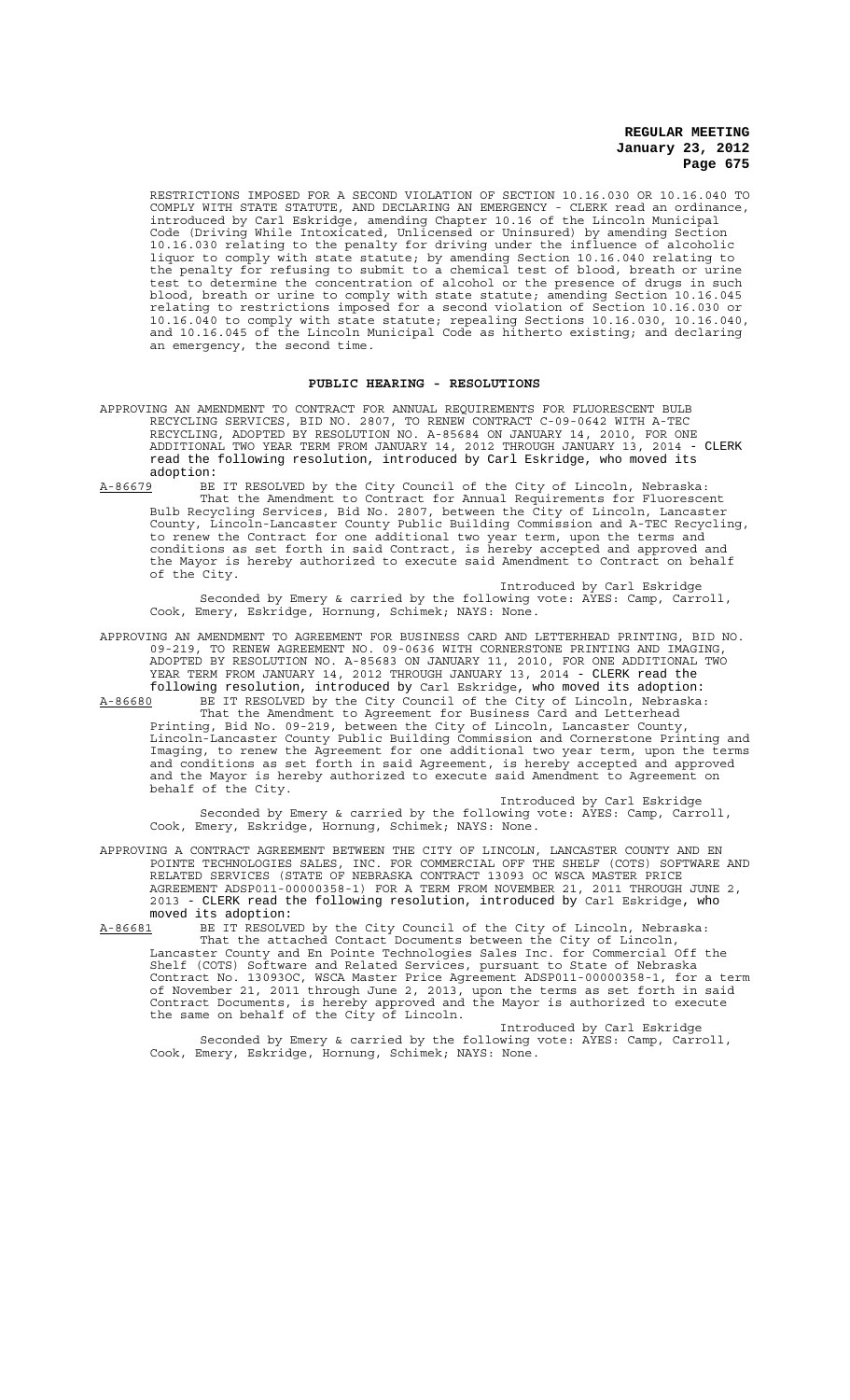ACCEPTING THE REPORT OF NEW AND PENDING CLAIMS AGAINST THE CITY AND APPROVING DISPOSITION OF CLAIMS SET FORTH FOR THE PERIOD OF DECEMBER 1 - 31, 2011 - PRIOR to reading:

COOK Moved to amend Bill No. 12R-11 in the following manner: Mark Dornbos should be added to the list of Settled Claims in the amount of \$20,000.00.

Seconded by Hornung & carried by the following vote: AYES: Camp, Carroll, Cook, Emery, Eskridge, Hornung, Schimek; NAYS: None.

CLERK Read the following amended resolution, introduced by Carl Eskridge, who moved its adoption:

A-86682 BE IT RESOLVED by the City Council of the City of Lincoln, Nebraska: That the claims listed in the attached report, marked as Exhibit "A",

dated January 3, 2012, of various new and pending tort claims filed against the City of Lincoln with the Office of the City Attorney or the Office of the City Clerk, as well as claims which have been disposed of, are hereby received as required by <u>Neb. Rev. Stat.</u> § 13-905 (Reissue 1997). The dispositions of claims by the Office of the City Attorney, as shown by the attached report, are hereby approved:

| DENIED CLAIMS                                                                                                                         |          | ALLOWED/SETTLED CLAIMS |            |
|---------------------------------------------------------------------------------------------------------------------------------------|----------|------------------------|------------|
| Rhonda Erickson                                                                                                                       | \$665.00 | Douglas Samuelson      | \$4,431.17 |
| Lavern &                                                                                                                              |          |                        |            |
| Rosemary Kavanaugh                                                                                                                    | 342.40   | Jason Yeager           | 2,500.00   |
| Les Makohoniuk                                                                                                                        | 807.10   | Linda Rediger          | 151.80     |
| Mark Fahlson                                                                                                                          | NAS*     | Donald G. Tapp         | 219.00     |
| Eugene Harris                                                                                                                         | 250.00   | David Stone            | 199.88     |
| Brad Harris                                                                                                                           | NAS*     | Clifford C. Taylor III | 2,003.24   |
| Janet Geisinger                                                                                                                       | 450.00   | Tamera Mowery          | 450.00     |
| Bev Redfield Currie                                                                                                                   | 4,140.53 | Russ Bohaty Electric/  |            |
|                                                                                                                                       |          | Mike Wilson            | 97.50      |
| Century Sales &                                                                                                                       |          |                        |            |
| Management                                                                                                                            | 67.00    | Jean Donnely           | 403.95     |
| Anthony Reda                                                                                                                          | 710.00   | Thomas & Faye Styskal  | 435.00     |
| William &                                                                                                                             |          |                        |            |
| Cynthia Hunt                                                                                                                          | 1,768.33 | Tom Burke              | 400.00     |
| Dennis M. White                                                                                                                       | 86.65    | Brett Wheeler          | 198.45     |
|                                                                                                                                       |          | Black Hills Energy     | 1,156.67   |
|                                                                                                                                       |          | Mark Dornbos           | 20,000.00  |
| $\overline{a}$ , $\overline{a}$ , $\overline{a}$ , $\overline{a}$ , $\overline{a}$ , $\overline{a}$ , $\overline{a}$ , $\overline{a}$ |          |                        |            |

\* No Amount Specified

The City Attorney is hereby directed to mail to the various claimants listed herein a copy of this resolution which shows the final disposition of their claim.

Introduced by Carl Eskridge Seconded by Emery & carried by the following vote: AYES: Camp, Carroll, Cook, Emery, Eskridge, Hornung, Schimek; NAYS: None.

SPECIAL PERMIT NO. 11031 - APPLICATION OF FIRST STREET BIBLE CHURCH FOR A PARKING LOT ADJACENT TO THE CHURCH IN A RESIDENTIAL DISTRICT, WITH A REQUEST TO WAIVE THE REQUIRED FRONT YARD SETBACK ALONG 1ST STREET AND G STREET ON PROPERTY GENERALLY LOCATED AT SOUTH 1ST STREET AND G STREET - CLERK read the following resolution, introduced by Carl Eskridge, who moved its adoption:

A-86683 WHEREAS, First Street Bible Church has submitted an application designated as Special Permit No. 11031 to allow a parking lot in a residential district, together with a request to waive the required front yard setback to allow a 12 foot setback along 1st Street and to allow a 15 foot setback along G Street on property generally located at South 1st Street and G Street, legally described as:

Lots 1 and 2, Block 2, Mechanics Addition and the vacated right-of-way east of Lot 1, Lincoln, Lancaster County, Nebraska;

WHEREAS, the real property adjacent to the area included within the site plan for this parking lot will not be adversely affected; and

WHEREAS, said site plan together with the terms and conditions hereinafter set forth are consistent with the intent and purpose of Title 27 of the Lincoln Municipal Code to promote the public health, safety, and general welfare.

NOW, THEREFORE, BE IT RESOLVED by the City Council of the City of Lincoln, Nebraska:

That the application of First Street Bible Church, hereinafter referred to as "Permittee", to allow a parking lot in a residential district together with adjustments to the required front yard setbacks on property legally described above be and the same is hereby granted under the provisions of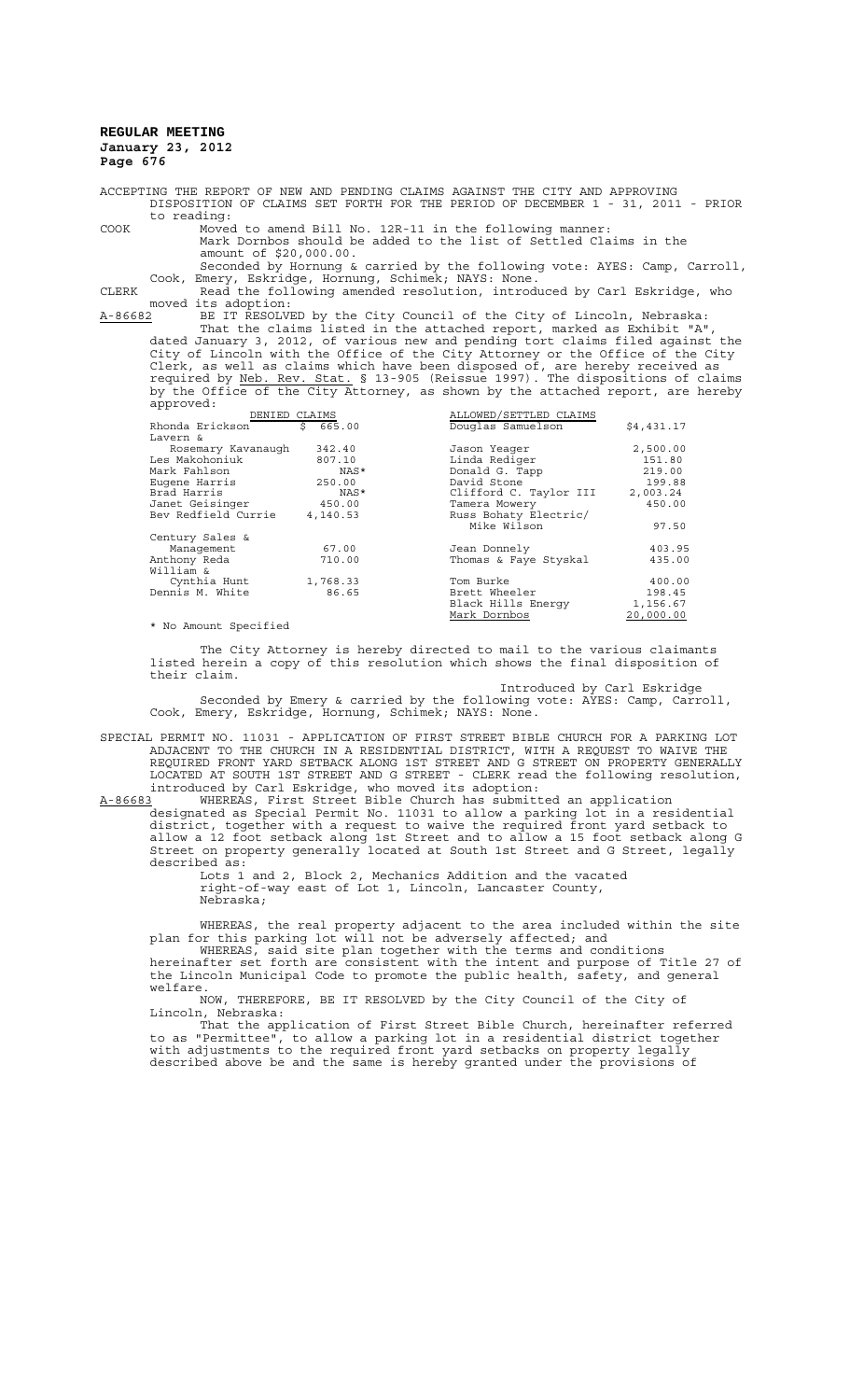Section 27.63.170 of the Lincoln Municipal Code upon condition that construction of said parking lot be in substantial compliance with said application, the site plan, and the following additional express terms, conditions, and requirements: 1. This permit approves a parking lot in a residential district with

a waiver of required front yard setbacks to 15 feet to the north (G Street) and 12 feet to the east (1st Street) with additional landscaping. 2. Before receiving building permits the Permittee shall submit a

revised and reproducible site plan including five copies showing the following revisions to the Planning Department for review and approval: a. Increase the width of the driveway on G Street to 25 feet

- with a 15 foot radii for a 55 foot wide curb cut. The driving aisle within the parking lot may remain 24 feet wide.
- b. Show additional landscaping to the satisfaction of the Planning Department including at least another row of trees and shrubs that provide an additional 90% screen from the ground to three feet above the ground.

3. The Permittee must apply for a floodplain permit at the time of Building permit. 4. The Permittee must request an Executive Order from the Public

Works Department for paving the alley. 5. Before commencing use of the parking lot, all development and construction must be completed in substantial conformance with the approved cons.<br>plans.<br>6.

6. All privately-owned improvements, including landscaping and recreational facilities, must be permanently maintained by the Permittee. 7. The physical location of all setbacks and yards, buildings, parking and circulation elements, and similar matters must be in substantial compliance with the location of said items as shown on the approved site plan.

8. The terms, conditions, and requirements of this resolution shall run with the land and be binding on the Permittee, its successors, and assigns. 9. The applicant shall sign and return the letter of acceptance to the City Clerk. This step should be completed within 60 days following the approval of the special permit. The City Clerk shall file a copy of the resolution approving the special permit and the letter of acceptance with the Register of Deeds, filing fees therefor to be paid in advance by the applicant. Building permits will not be issued unless the letter of acceptance has been filed.

Introduced by Carl Eskridge Seconded by Emery & carried by the following vote: AYES: Camp, Carroll, Cook, Emery, Eskridge, Hornung, Schimek; NAYS: None.

COMP. PLAN AMENDMENT NO. 11004 - APPLICATION OF THE PLANNING DIRECTOR TO AMEND THE 2040 COMPREHENSIVE PLAN TO DESIGNATE LAND GENERALLY LOCATED WEST OF NORTH 56TH STREET BETWEEN ALVO ROAD AND ARBOR ROAD AS TIER I, PRIORITY A, AND TO REVISE THE TEXT ON THE 2040 PRIORITY GROWTH AREAS MAP TO REPLACE THE NOTATION "DOWNTOWN/ANTELOPE VALLEY" WITH "GREATER DOWNTOWN" - CLERK read the following

resolution, introduced by Carl Eskridge, who moved its adoption:<br>A-86684 WHEREAS, the Planning Director has made application to am A-86684 MHEREAS, the Planning Director has made application to amend the 2040 Lincoln-Lancaster County Comprehensive Plan to designate land generally located west of North 56th Street between Alvo Road and Arbor Road as Tier I, Priority A, and to revise text on the 2040 Priority Growth Area map to replace the notation "Downtown/Antelope Valley" with "Greater Downtown"; and

WHEREAS, the Lincoln City - Lancaster County Planning Commission has recommended approval thereof.

NOW, THEREFORE, BE IT RESOLVED by the City Council of the City of Lincoln, Nebraska that the 2040 Lincoln-Lancaster County Comprehensive Plan be and the same is hereby amended in the following manner:

1. Correct the 2040 Priority Growth Areas maps found on pages 1.10 and 12.6 to change the designation of the land generally located southwest of Arbor Road and North 56th Street from Tier I, Priority B, to Tier I, Priority A, as shown on the map attached hereto as Attachment "A".

2. Change the text on the 2040 Priority Growth Areas maps found on pages 1.10 and 12.6 from "Downtown/Antelope Valley" to "Greater Downtown." BE IT FURTHER RESOLVED that any other references in said plan which may be affected by the above-specified amendments be, and they hereby are amended to conform with such specific amendments.

Introduced by Carl Eskridge

Seconded by Emery & carried by the following vote: AYES: Camp, Carroll, Cook, Emery, Eskridge, Hornung, Schimek; NAYS: None.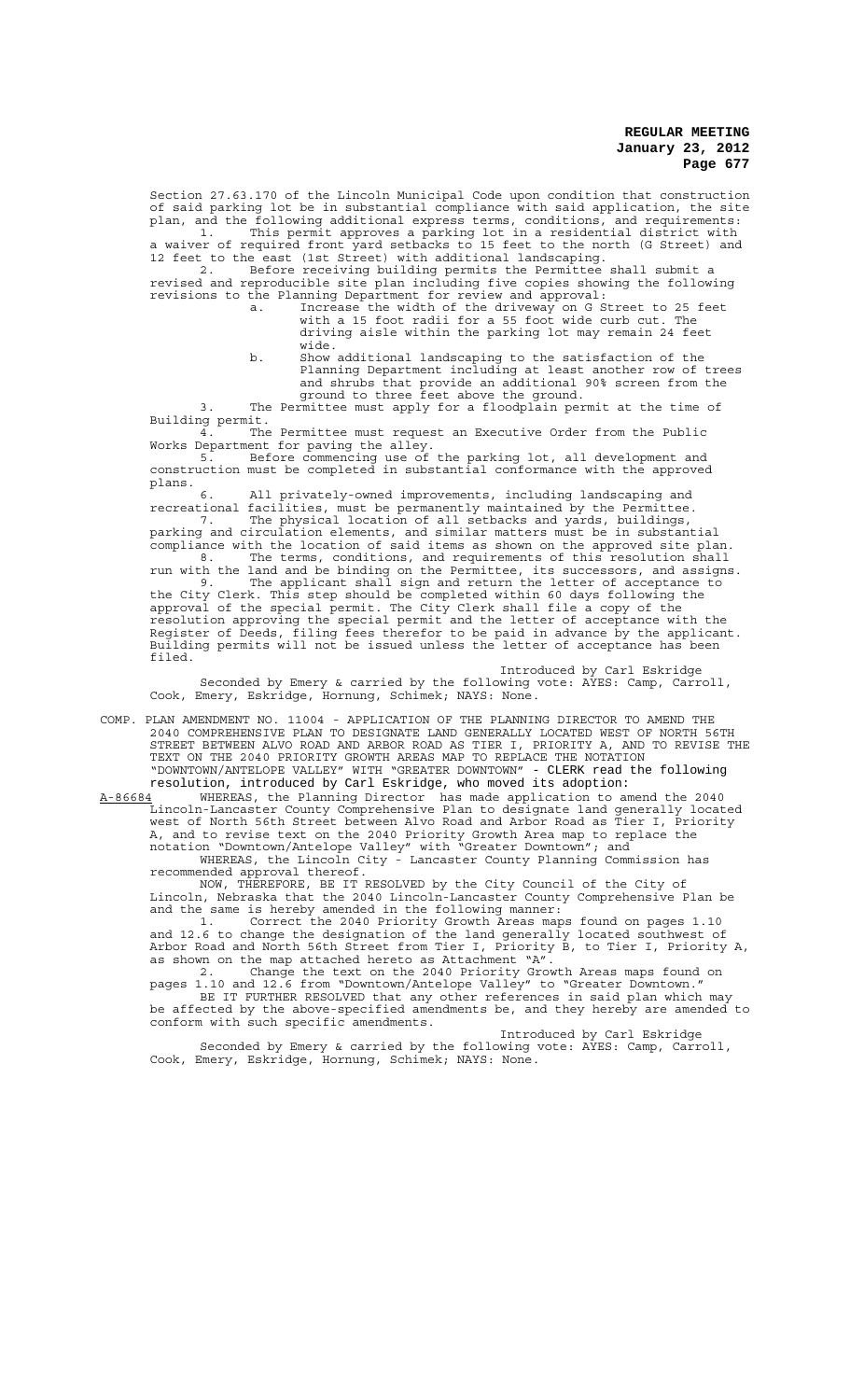COMP. PLAN AMENDMENT NO. 11005 - APPLICATION OF THE PLANNING DIRECTOR TO AMEND THE 2040 COMPREHENSIVE PLAN BY REVISING THE CREDITS PAGE; CHAPTER 1, VISION & PLAN, LPLAN 2040 ELEMENTS; CHAPTER 12, PLAN REALIZATION, PUBLIC SECTOR CONTRIBUTIONS; AND CHAPTER 12, PLAN REALIZATION, PLAN UPDATE PROCESS, TO CLEARLY DIFFERENTIATE THE COMPREHENSIVE PLAN DOCUMENT FROM THE LONG RANGE TRANSPORTATION PLAN DOCUMENT SO THAT THE INTENT OF EACH DOCUMENT IS MORE CLEARLY UNDERSTOOD - CLERK read the following resolution, introduced by Carl Eskridge, who moved its adoption:

A-86685 WHEREAS, the Planning Director has made application to amend the 2040 Lincoln-Lancaster County Comprehensive Plan by revising the credits page; Chapter 1, Vision & Plan, LPlan 2040 Elements; Chapter 12, Plan Realization, Public Sector Contributions; and Chapter 12, Plan Realization, Plan Update Process, to clearly differentiate the Comprehensive Plan document from the Long Range Transportation Plan document so that the intent of each document is more clearly understood; and

WHEREAS, the Lincoln City - Lancaster County Planning Commission has recommended approval thereof.

NOW, THEREFORE, BE IT RESOLVED by the City Council of the City of Lincoln, Nebraska that the 2040 Lincoln-Lancaster County Comprehensive Plan be and the same is hereby amended in the following manner:

Amend the first paragraph of the Credits Page as follows

LPlan 2040 is the Lincoln-Lancaster County 2040 Comprehensive Plan and Long Range Transportation Plan. The Plan embodies Lincoln and Lancaster County's shared vision for the future, out to the year 2040. It outlines where, how and when the community intends to grow, how to preserve and enhance the things that make it special, and strategies for implementing the vision for how we will live, work, play and get around in the future. <del>LPlan 2040 also meets the federal</del> transportation planning requirements for the Lincoln Metropolitan Planning Organization (MPO).

2. Amend the last paragraph of the Credits Page as follows:

LPAC met from June of 2010 through June of 2011. During the same time period, broad input was sought from the community, as well as from City-County departments and numerous other agencies and organizations. The technical elements of the <del>Long Range</del> Transportation <u>chapter</u> Plan were developed with consulting assistance from LSA Associates, Inc.

3. Amend the Transportation element in Chapter 1, Vision & Plan, LPlan 2040 Elements on Page 1.11 to read as follows:

**Transportation**

Serves as the Long Range Transportation Plan (LRTP) for Lincoln and Lancaster County, together with the LRTP Technical Report in Appendix A. This chapter Examines examines multiple modes of travel and lays out the transportation vision to 2040 based on future land uses. This chapter is related to and consistent with the Lincoln Metropolitan Planning Organization's (MPO's) 2040 Long Range Transportation Plan, or LRTP.

4. Amend the last two paragraphs of the Public Sector Contributions in Chapter 12 Plan Realization on Pages 12.12 and 12.13 to read as follows:

A companion document to the City's CIP, called the Transportation Improvement Program or TIP, is also prepared on an annual basis. This task is assigned to the Lincoln Metropolitan Planning Organization, a policy making board comprised of representatives from local government and transportation authorities that reviews transportation issues and develops transportation plans and program for Lincoln and Lancaster County. The TIP gathers together in a single document those local, State and Federal transportation capital projects proposed for the next four years. These include improvements for streets and highways, airports, railroad support facilities, trails, and public transit. Transportation projects must have a finding of substantial conformity to the Comprehensive Plan before they can be included in the TIP. The MPO's fiscally constrained Long Range Transportation Plan <del>(the Transportation chapter of LPlan</del> 2040) requires that all projects programmed must fall within the limits of funding that can be reasonably expected.

Lancaster County prepares an annual Road and Bridge Construction Program, commonly referred to as the "County 1 and 6 Program" because it includes the projects and programs for the first year and a more generalized list of projects going out 6 years in the future. The County 1 and 6 Program supports the projects identified on the Lancaster County Future Road Improvements map, which is a part of the MPO's Long Range Transportation Plan ("Transportation" chapter of LPlan 2040). This program identifies not only capital improvements but also maintenance projects such as grading and graveling of roads. Projects that us federal funding or are part of a regional system are included in the TIP.

5. Amend the Plan Update Process in Chapter 12 Plan Realization on Page 12.17 to read as follows: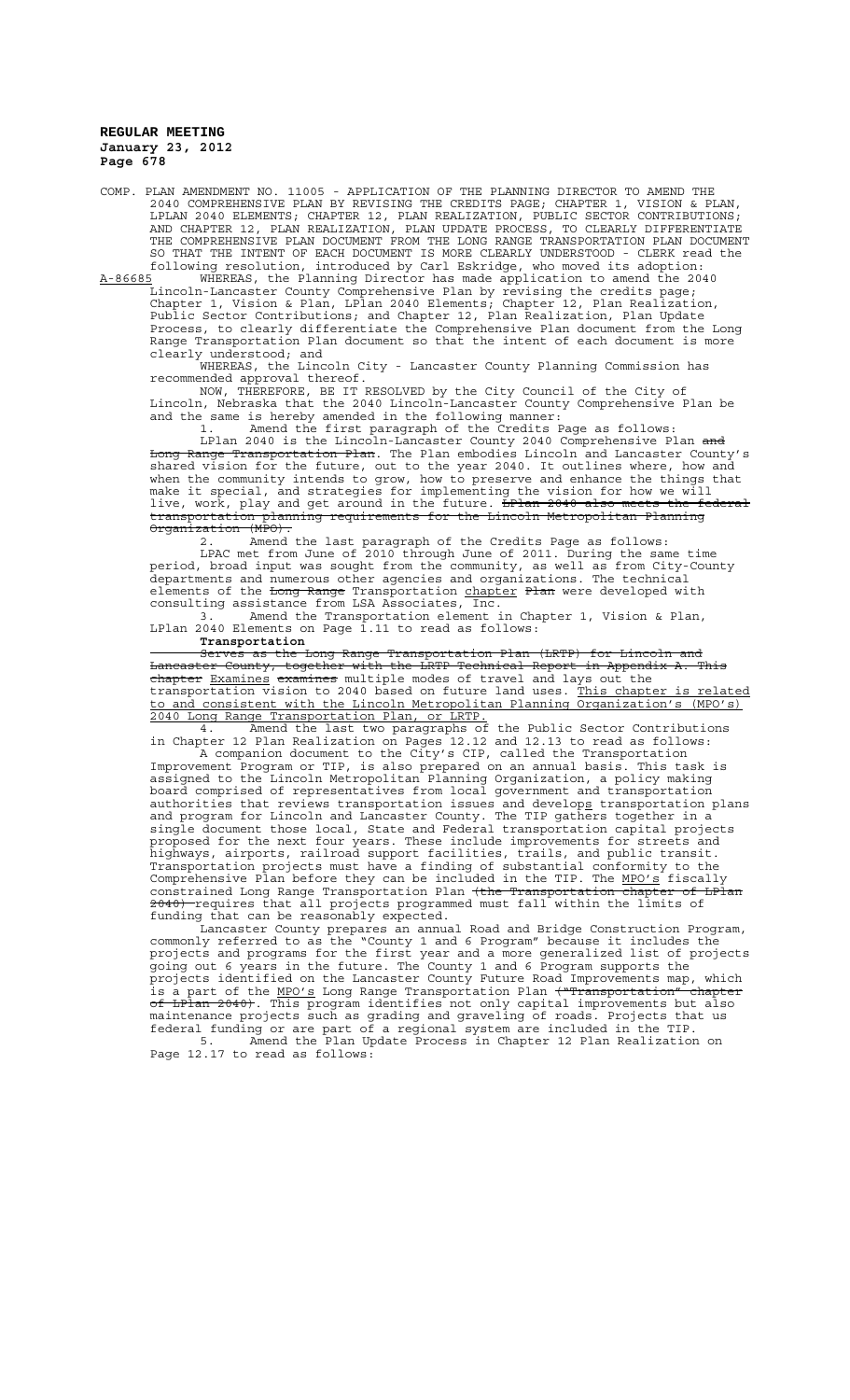The Federal highway Administration (FHWA) requires that communities maintain a fiscally constrained Long Range Transportation Plan (LRTP) that is updated every 5 years and embodies at least a 20-year planning horizon in order to receive federal transportation funds. <u>The Lincoln MPO's</u> <del>Lincoln & Lancaster</del> County's 2040 LRTP is a companion to the Transportation chapter in the 2040 Comprehensive Plan can be found within this plan as the "Transportation" chapter Technical Report in Appendix A. By the year 2015, the community will need begin the process to update the <u>LRTP, and potentially the Comprehensive Plan</u> to meet federal requirements guidelines. BE IT FURTHER RESOLVED that any other references in said plan which may be affected by the above-specified amendment be, and they hereby are amended to conform with such specific amendment. Introduced by Carl Eskridge Seconded by Emery & carried by the following vote: AYES: Camp, Carroll, Cook, Emery, Eskridge, Hornung, Schimek; NAYS: None. COMP. PLAN AMENDMENT NO. 11006 - APPLICATION OF THE PLANNING DIRECTOR TO AMEND THE 2040 COMPREHENSIVE PLAN TO ADD INTRODUCTORY LANGUAGE CLARIFYING THE PLAN'S PURPOSE AS A POLICY GUIDE - PRIOR to reading: CAMP Moved MTA #1 to Bill No. 12R-10 by accepting the attached Substitute Resolution 12R-10S. Seconded by Hornung & **LOST** by the following vote: AYES: Camp, Hornung; NAYS: Carroll, Cook, Emery, Eskridge, Schimek. HORNUNG Moved MTA #2 to the original Bill No. 12R-10 in the following manner: 1. On Page 2 of the Resolution, delete the language: "failure to adhere to the plan is permissible in specific instances in which circumstances justify deviating from its terms and provisions" 2. In its place, insert the following language: changes and updates to the Plan are permitted Seconded by Camp. ESKRIDGE Moved a friendly amendment by retaining the words: "failure to adhere to the plan" and inserting the words: and changes and updates to the Plan are permitted. Accepted by Hornung. MTA #2 was **LOST** by the following vote: AYES: Camp, Eskridge, Hornung; NAYS: Carroll, Cook, Emery, Schimek. HORNUNG Moved MTA #3 to the original Bill No. 12R-10 in the following manner: 1. On Page 2 of the Resolution, delete the following sentence: "Therefore, the Plan is updated as needed to remain relevant over time." 2. In its place, insert the following sentence taken from Bill No. 12R-10S: S:<br><u>The Lincoln-Lancaster Comprehensive Plan <del>should</del> may be amended,<br>ented, and applied in a <u>relevant manner consistent with our</u></u> implemented, and applied in a relevant manner consistent with our community's future needs, abilities, and goals. Seconded by Camp & **LOST** by the following vote: AYES: Camp, Hornung, Schimek; NAYS: Carroll, Cook, Emery, Eskridge. The ordinance, having **LOST**, was assigned File **#38-4613** & was placed on file in the Office of the City Clerk. APPROVING THE AMENDMENT TO THE BLOCK 85 REDEVELOPMENT AGREEMENT BETWEEN BLOCK 85 LLC, BOOTH FISHERIES LLC AND THE CITY OF LINCOLN RELATING TO THE REDEVELOPMENT OF PROPERTY GENERALLY LOCATED ON BLOCK 85 FROM 8TH TO 9TH STREETS AND M STREET TO ROSA PARKS WAY - PRIOR to reading:<br>HORNUNG Moved to amend Bill No. 12R Moved to amend Bill No.  $12R-12$  by including the name of the business: Airspace, LLC. Seconded by Emery & carried by the following vote: AYES: Camp, Carroll, Cook, Emery, Eskridge, Hornung, Schimek; NAYS: None. CLERK Read the following resolution, introduced by Carl Eskridge, who moved its adoption: A-86686 BE IT RESOLVED by the City Council of the City of Lincoln, Nebraska: That the attached City of Lincoln Redevelopment Agreement for Block 85 between the City of Lincoln and Block 85, LLC, <del>and</del> Booth Fisheries, LLC, <u>and</u> Airspace, LLC relating to the redevelopment of property generally located on Block 85 from 8th to 9th Street and M Street to Rosa Parks Way, upon the terms and conditions set forth in said Redevelopment Agreement, which is attached hereto marked as Attachment "A", is hereby approved and the Mayor is authorized to execute the same on behalf of the City of Lincoln.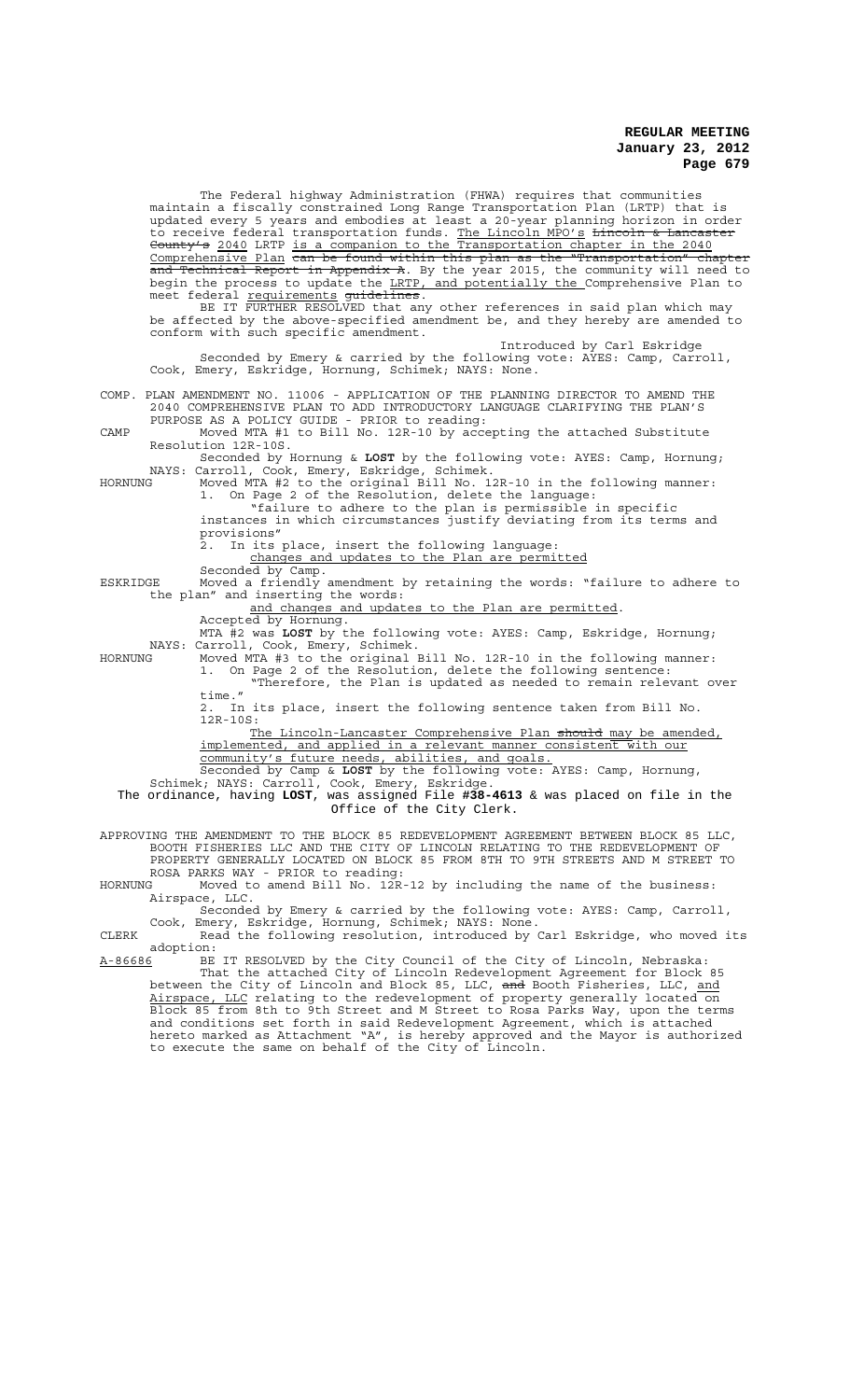> The City Clerk is directed to transmit one fully executed original of said Agreement to Rick Peo, Chief Assistant City Attorney, for transmittal to the parties. Introduced by Carl Eskridge

> Seconded by Emery & carried by the following vote: AYES: Camp, Carroll, Cook, Emery, Eskridge, Hornung, Schimek; NAYS: None.

## **ORDINANCES - 1ST READING & RELATED RESOLUTIONS (as required)**

- AMENDING CHAPTER 28.01 OF THE LINCOLN MUNICIPAL CODE RELATING TO REGULATIONS FOR CONSTRUCTION SITE DISCHARGES TO MEET ALL STATE AND FEDERAL REQUIREMENTS - CLERK read an ordinance, introduced by Jon Camp, amending Chapter 28.01 of the Lincoln Municipal Code relating to Regulations for Construction Site Discharges by amending Section 28.01.020 to update the reference to the Comprehensive Plan; amending Section 28.01.030 to include or revise certain definitions; amending Section 28.01.040 to clarify a permit is required for construction activity; amending Section 28.01.050 regarding permit procedures; amending Section 28.01.060 regarding permit information; amending Section 28.01.070 regarding building permit requirements; amending Section 28.01.080 regarding SWPPP inspections and their frequency; adding a new section numbered 28.01.085 regarding maintaining the SWPPP; amending Section 28.01.090 regarding notice of termination, including notice to the City; amending Section 28.01.100 regarding deposit of sediment; amending Section 28.01.110 regarding right of entry for inspections; amending Section 28.01.120 regarding unlawful acts; adding a new section numbered 28.01.125 regarding criminal penalties; adding a new section numbered 28.01.127 regarding notice to comply for corrective action; and repealing Sections 28.01.020, 28.01.030, 28.01.040, 28.01.050, 28.01.060, 28.01.070, 28.01.080, 28.01.090, 28.01.100, 28.01.110, 28.01.120 of the Lincoln Municipal Code as hitherto existing, the first time.
- ANNEXATION NO. 11004 AMENDING THE LINCOLN CORPORATE LIMITS MAP BY ANNEXING APPROXIMATELY 418 ACRES GENERALLY LOCATED AT NORTH 48TH STREET, NORTH OF SUPERIOR STREET - CLERK read an ordinance, introduced by Jon Camp, annexing and including the below described land as part of the City of Lincoln, Nebraska and amending the Corporate Limits Map attached to and made a part of Ordinance No. 18208, to reflect the extension of the corporate limits boundary of the City of Lincoln, Nebraska established and shown thereon, the first time.
- CHANGE OF ZONE NO. 11041 APPLICATION OF THE PLANNING DIRECTOR ON BEHALF OF CITY PARKS AND RECREATION DEPARTMENT FOR A CHANGE OF ZONE FROM AG AGRICULTURAL, R-3 RESIDENTIAL AND H-4 GENERAL COMMERCIAL TO P PUBLIC USE ON PROPERTY GENERALLY LOCATED AT NORTH 44TH STREET, NORTH OF SUPERIOR STREET - CLERK read an ordinance, introduced by Jon Camp, amending the Lincoln Zoning District Maps adopted by reference and made a part of Title 27 of the Lincoln Municipal Code, pursuant to Section 27.05.020 of the Lincoln Municipal Code, by changing the boundaries of the districts established and shown thereon, the first time.

# **ORDINANCES - 3RD READING & RELATED RESOLUTIONS (as required) - NONE**

## **OPEN MICROPHONE - NONE**

#### **MISCELLANEOUS BUSINESS**

#### **PENDING -**

CAMP Moved to extend the Pending List to January 30, 2012. Seconded by Hornung and carried by the following vote: AYES: Camp, Carroll, Cook, Emery, Eskridge, Hornung, Schimek; NAYS: None.

#### **UPCOMING RESOLUTIONS**

CAMP Moved to approve the resolutions to have Public Hearing on January 30, 2012.

Seconded by Hornung and carried by the following vote: AYES: Camp, Carroll, Cook, Emery, Eskridge, Hornung, Schimek; NAYS: None.